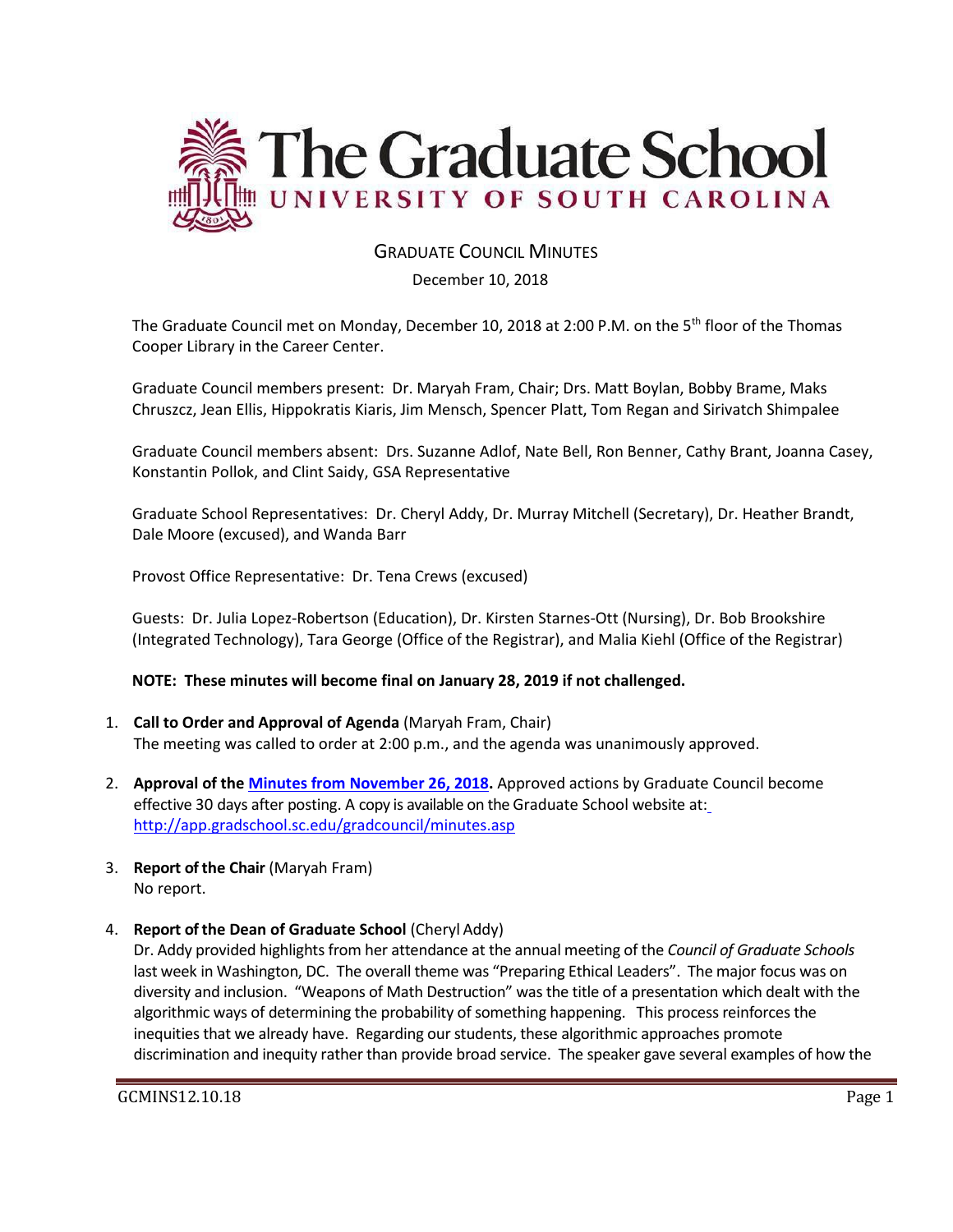algorithmic approaches impact consumers, education, etc.

Another presentation that she attended dealt with legal issues linked to graduate education. A lot of discussion was had regarding the potential impact of the proposed revision to the Title IX regulations that deal with sexual harassment and sexual assault and the huge impact the proposed revision would have. The new regulations, as they are currently written, will most likely discourage the reporting of events and make it more difficult to investigate reported events.

On another legal issue, a faculty member at a certain institution was ruled to not be allowed to advise or mentor graduate students. The removal of the ability to work with graduate students could damage the faculty member's ability to progress as a faculty member. On the other hand, does a graduate student have a right to have an advisor? A lot of discussion occurred regarding graduate students who can't find an advisor for one reason or another. When a program admits a student, an initial advisor should be assigned. If no advisor has been assigned, the graduate director becomes the advisor by default. This function of an initial advisor is to orient a new graduate student to the procedures of the program and to help chart a path toward a degree. Eventually, a student must find an advisor to direct a thesis or dissertation—this assignment is negotiated and is not guaranteed. Indeed, students may be dismissed from a program due to failure to progress because they cannot find an appropriate advisor to work with them.

## 5. **Report of the Secretary of the Graduate Council** (Murray Mitchell)

Dr. Mitchell announced to the Council that there would be a University Advisors Network of approximately 100 undergraduate advisors on Wednesday. He and Garrick Queen would be speaking with that group regarding accelerated plan and senior privilege opportunities that are available to high performing undergraduate students who have 90 hours under their belt with a solid GPA. They are eligible to pursue a either an accelerated plan or a senior privilege. There are subtle differences between them. Slides from that presentation will be available on our website after the session. We are trying to reach out to this group of advisors who work with the upper level undergraduate students and apprise them of these opportunities that might help students save a dollar or two and reduce their time to earn a graduate degree. It is a win-win opportunity where the faculty in the program get a chance to entice the star performers to stay in the program and represent the University as they pursue their graduate degree, hopefully staying in South Carolina.

On December 11<sup>th</sup>, there will be Lessons from 100+ Mentorship programs in a live webinar that will be broadcast. It is one hour, free of charge broadcast dealing with strategies to impacting student retention, student satisfaction, in-sights on how to engage students and peer and alumni, mentors, and mentorship, and the nuts and bolts of mentor collective programs will be addressed. The time is 11am to noon.

Another mentor related group called PeopleGrove is a platform product to allow leverage of fiscal resources and collaborative shared service delivery to a wide variety of members of the University, and it is related to managing multiple mentor programs.

The topic of curriculum proposal deadlines always promotes lengthy discussion. This topic will be revisited early in the spring semester to determine which deadlines will be changed to allow sufficient time to get proposals reviewed and pushed through the APPS system. An earlier deadline for the May Graduate Council meeting will also need to be determined.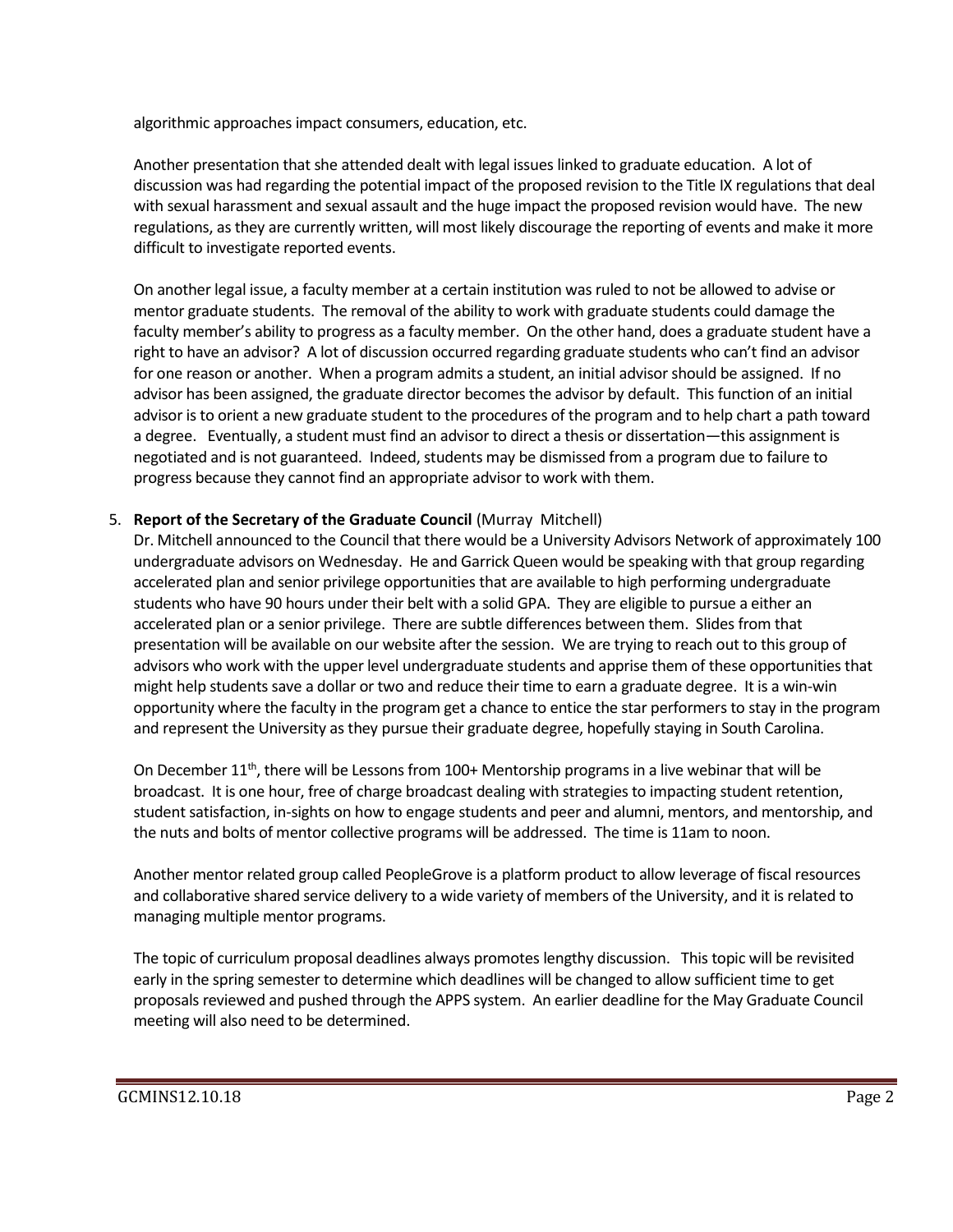6. **Report on Professional Development** (Heather Brandt)

Dr. Brandt gave an update of the preliminary results of the data collection for the fall CGS/PhD Alumni Survey.

- 7. **Report of the Graduate Student Association Representative** (Clint Saidy) No report.
- 8. **Report of the Academic Policy and Practices Committee** (Tom Regan) No report**.**
- 9. **Report of the 500/600 Level Courses, Distributed Learning and Special Topics Courses** (Murray Mitchell)

This report is presented to Council for informational purposes only; no action is necessary.

## **500/600 Level Courses**

None at this time.

## **Distributed Learning Proposals**

None at this time**.**

## **Special Topics Courses**

SPTE 590 (3) Sports Economics, Spring 2019. SPTE 590 (3) eSports, Spring 2019. SPTE 590 (3) Advanced Sales in Sport and Entertainment Business, Spring 2019. SPTE 570 (3) Managing Entertainment and Sport in Europe, Spring 2019.

## 10. **Associate Graduate Faculty Nominations** (Murray Mitchell)

None at this time.

## 11. **Fellowships and Scholarships Committee** (Jean Ellis)

Dr. Ellis reported that the committee will evaluate multiple recruiting and retention fellowships:

*Recruiting*

- Presidential Fellowship doctoral (\$8,000 per year for 4 years) or MFA students (\$4,000 per semester for 5 semesters) Deadlines (at 9:00 AM): January 18, February 8, March 8 Programs may have three awarded/active nominations at any time in the process. If a nominee is denied, that nominee cannot be nominated again, but the program may submit a new candidate.
- Cecil Scott Trustee counseling, psychology, and guidance (4 x \$5,000 one-year awards). Earlier due date than previous years: Feb. 8, 2019 at 9:00 AM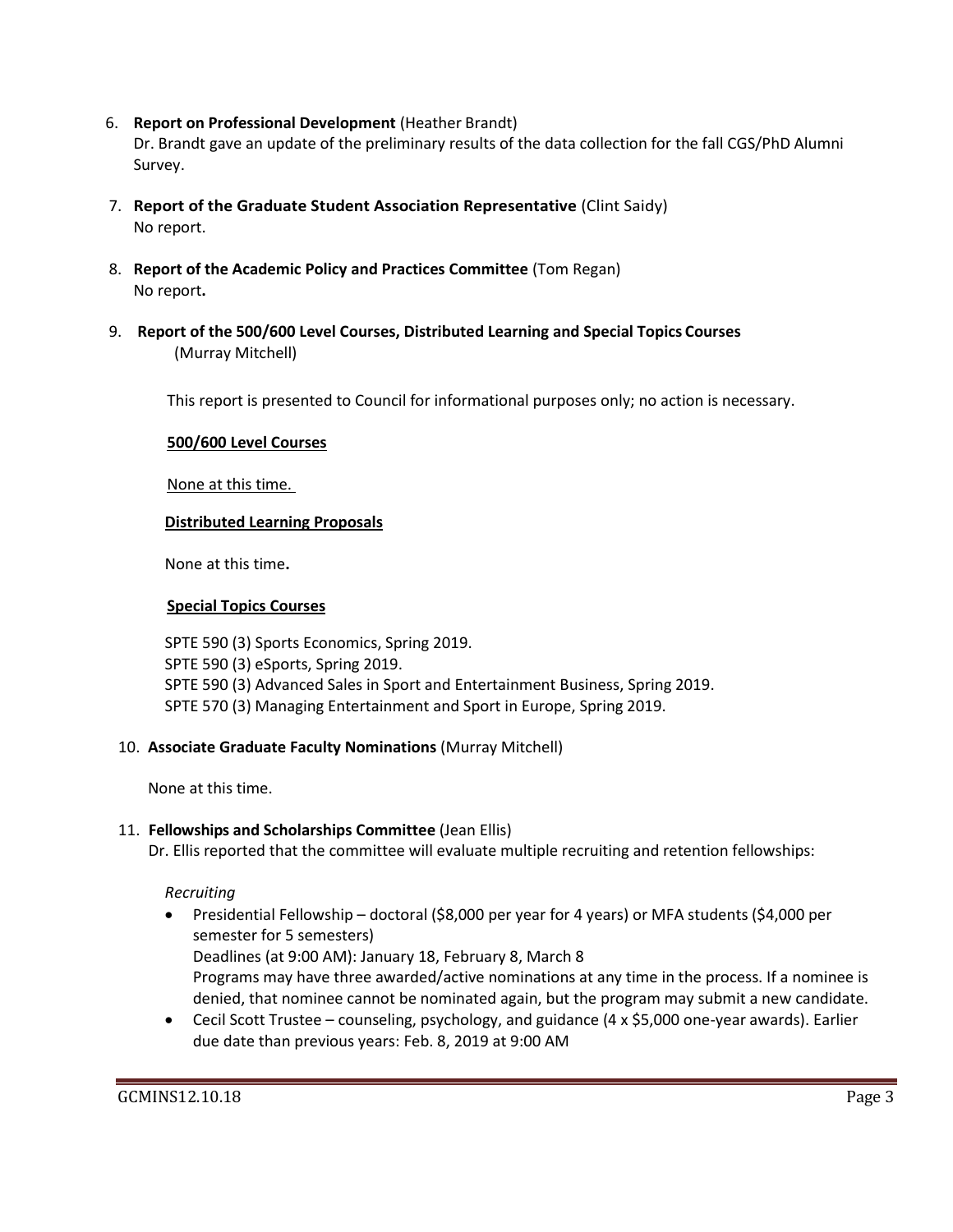- Rhude M. Patterson women in humanities and social sciences (2 x \$5,000 one-year awards). Earlier due date than previous years: Feb. 8, 2019 at 9:00 AM
- Website for recruiting fellowships: [http://gradschool.sc.edu/prospective/paying](http://gradschool.sc.edu/prospective/paying-grad.asp?page=paying)[grad.asp?page=paying](http://gradschool.sc.edu/prospective/paying-grad.asp?page=paying)

*Retention – Deadline for all fellowships is March 8, 2019 at 9:00 AM*

- Rhude M. Patterson Graduate Fellowship women in humanities and social sciences (2 x \$5,000) one-year awards)
- Charles Coker Graduate Fellowship Master's or Doctoral degree in business administration (2 x \$3,500 each)
- C.C. Royal Graduate Fellowship open to all graduate students (\$2500)
- George M. Reeves Graduate Fellowship open to all graduate students (\$750)
- Dera D. Parkinson Graduate Fellowship open to all graduate students (\$750)
- Website for retention fellowships: [http://gradschool.sc.edu/students/curr](http://gradschool.sc.edu/students/curr-trustee.asp?page=paying)[trustee.asp?page=paying](http://gradschool.sc.edu/students/curr-trustee.asp?page=paying)

The nomination process is the same as last year. Submit all applications materials to GMS prior to deadline. Departments can begin nominating students.

Wright Culpepper will send out email to all Directors of Graduate Studies announcing Presidential Fellowship. The email will also include the PF letter of agreement. The committee wants to ensure that all Graduate Directors and Department Chairs are aware of the PF commitments prior to nomination.

Decisions will be announced approximately 2 weeks following the deadlines. Regarding the Presidential Fellowship, potential students maybe waitlisted. Final acceptances for all recruiting fellowships must be made by April 15, 2019.

## 12. **Report of Science, Math, and Related Professional Programs Committee** (Rick Creswick)

Below is a list of proposals reviewed by the Committee. Each curricular action can be viewed at this Public Agenda review site:

#### <https://www.sc.edu/programproposal/agenda/?id=57&code=GCO>

At this Public Agenda link, the individual proposals are not live-linked, but agenda items are listed in alphabetical order. To view the full proposals, GC members and Committee Chairs still need to go to the Committee Review site, and filter for "Committees", then for the "Committee" called "Added to Grad Council agenda."

- **ITEC Major / Degree Program**, Health Information Technology, M.H.I.T., Engineering and Computing, Change to Existing Program: Fall 2019
- **ITEC 790** (3) Special Topics in Health Information Technology, Engineering and Computing, NCP: Spring 2019
- **ITEC 795** (1-3) Independent Study in Health Information Technology, Engineering and Computing, NCP: Spring 2019
- **NURS Academic Certificate**, Nursing Informatics, Nursing, New Program: Fall 2019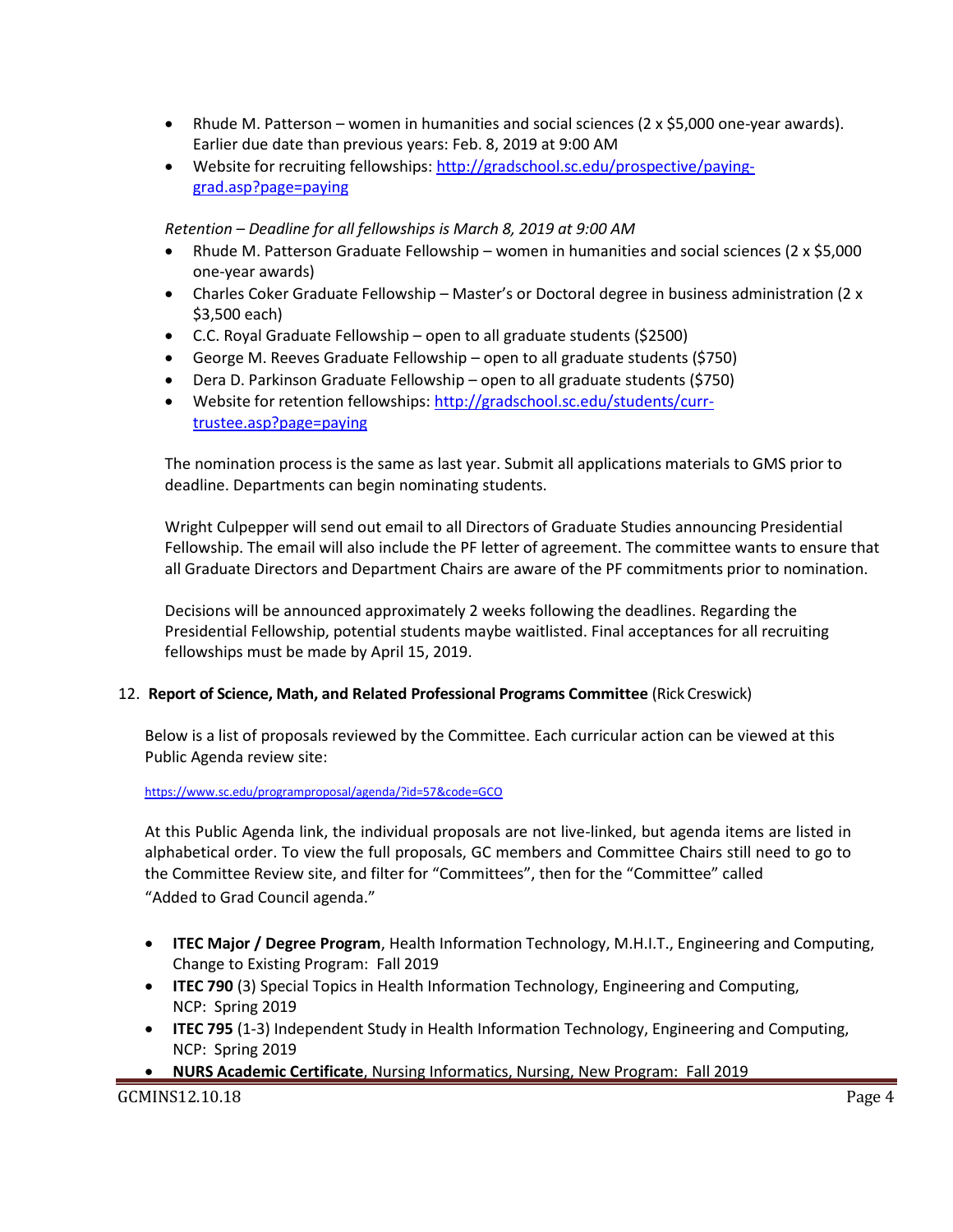• **PHYT Major / Degree Program**, Doctor of Physical Therapy, Public Health, Change to Existing Program: Fall 2019

## *These proposals were unanimously approved by Graduate Council.*

13. **R**epor**t of the Humanities, Social Sciences, Education, and Related Professional Programs Committee**  (Murray Mitchell for Cathy Brant)

Below is a list of proposals reviewed by the Committee. Each curricular action can be viewed at this Public Agenda review site:

<https://www.sc.edu/programproposal/agenda/?id=57&code=GCO>

At this Public Agenda link, the individual proposals are not live-linked, but agenda items are listed in alphabetical order. To view the full proposals, GC members and Committee Chairs still need to go to the Committee Review site, and filter for "Committees", then for the "Committee" called "Added to Grad Council agenda."

- **EDFI 837** (3) Qualitative Case Study, Education, NCP: Spring 2019
- **EDFI 868** (3) History of Student Activism, Education, NCP: Spring 2019
- **EDRD 776** (3) Coaching within Classrooms: Improving Teaching and Literacy Instruction, Education, CCP: Fall 2020
- **EDRD 794** (3) Linguistics for Classroom Teachers PreK-12, Education, NCP: Spring 2019
- **EDRD 795** (3) ESOL Principles and Strategies for PreK-12 Classrooms, Education, NCP: Spring 2019
- **INTE Major / Degree Program**, Language and Literacy, M.Ed., Education, Change to Existing Program: Fall 2019
- **RETL 725** (3) Shoppers in the Retail Environment, HRSM, CCP: Fall 2019
- **RETL 750** (3) Advanced Sales Strategies for Retail, HRSM, NCP: Fall 2019

## *These proposals were unanimously approved by Graduate Council.*

- 14. **Report of the Grievances, Appeals and Petitions Committee** (Bobby Brame) No report.
- 15. **Other Committee Reports** None.
- 16. **Old Business None.**

## 17. **New Business**

1. Consideration of an extension to the Withdraw deadline. This is the link (copy attached):

GCMINS12.10.18 Page 5 [https://www.sc.edu/about/offices\\_and\\_divisions/faculty\\_senate/documents/facsen\\_meeting](https://www.sc.edu/about/offices_and_divisions/faculty_senate/documents/facsen_meetings/2018-06-06_withdrawal_policy.pdf)